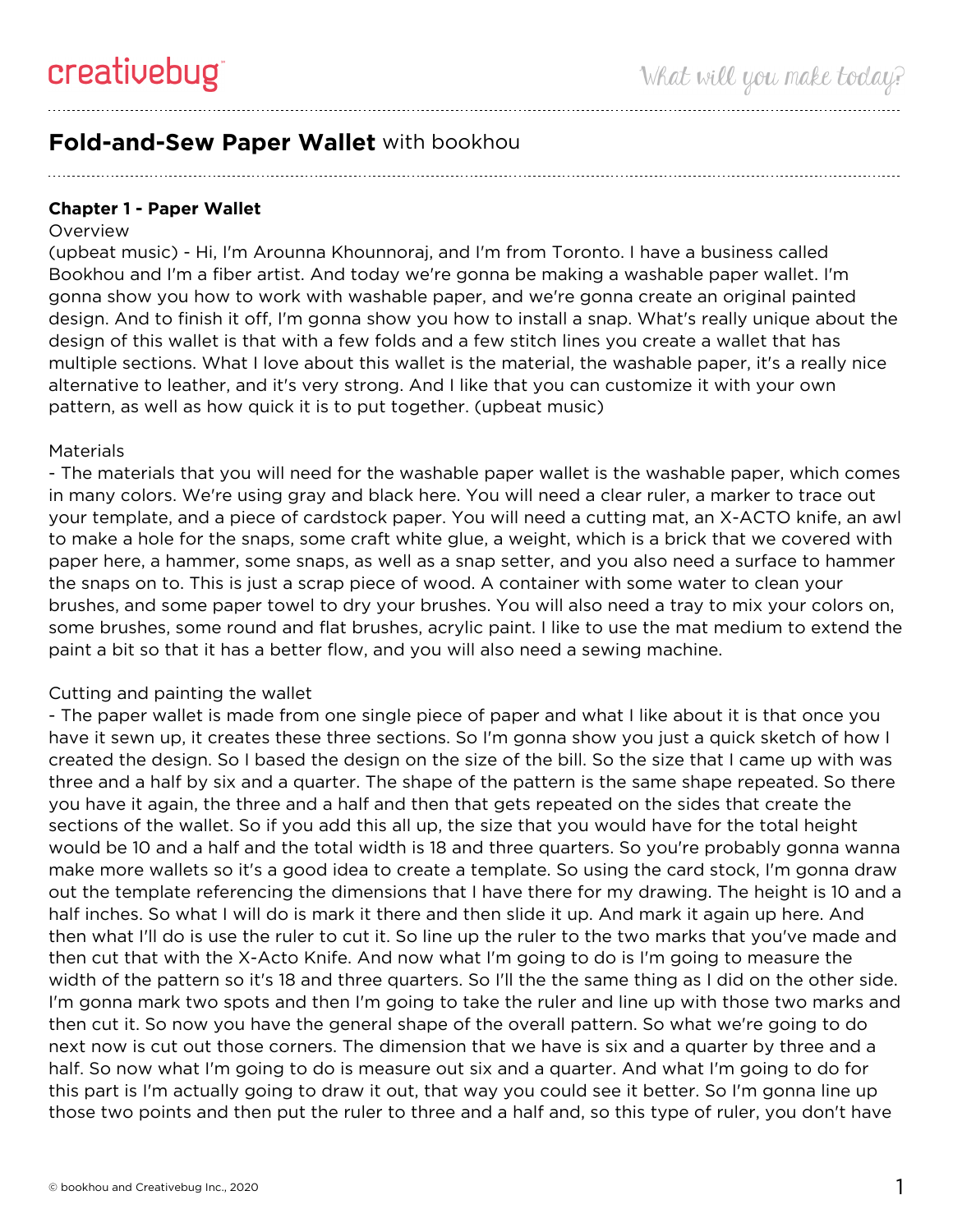to do the mark, you can just trace it right there on the corner. And I'll do the same thing on the other side. And now what I'm gonna do is cut these corners out. And it's really important that when you go to cut out these corners that all your angles are right angles and you don't have wonky lines because when you go to sew up the wallet, it's going to fold up much nicer and it'll look cleaner. So what we're gonna do now is we're gonna take the template that we created and trace it onto the washable paper and start with the surface design. I'd like to line up the template right to the corner there, that way you're only cutting the one side. So now what I'm going to do is trace the corner onto the washable paper and use these marks as a guide to cut out. I'm using the marker so that you could see better on camera but if you like, you could trace this out with pencil so that could erase it out afterwards and you won't see it. You'll notice too when you get the washable paper that they have two different textures on it and either side works fine. There isn't like a right or wrong side to the paper. Now it's time to create our surface design on the paper wallet. I tend to create a lot of patterns that I call mark making. So there isn't really a specific pattern that I follow, I just kind of start painting and go with the flow. The type of patterns that I create are I consider mark making. So I don't really follow a specific way of creating the pattern. Sometimes I create patterns where they are a little bit smaller motifs and you see a lot of the negative space on the paper. And then sometimes I fill it in so the paper that is showing through becomes a secondary color. This one is simple brushstrokes and the color that I chose for this one is really bright so then it contrasts from the black background. When you paint your pattern, you could choose to paint on the center part which is the front and back of the wallet or you could paint the whole entire surface so that the insides are also painted. Using a small flat brush, I laid out the color that I'm gonna choose which is this blue here as well as the matte medium. And the matte medium is to be used mixed in with the paint so that you have a better flow. So I'm gonna add a little bit to that so that I have some to work here. And what you wanna do is you don't wanna add too much of the matte medium because then the paint will get too washed out and you don't get the boldness of the paint color. So I'm using a half inch flat brush to create my strokes pattern. You wanna use a good amount of paint and you just wanna start spacing them out. And then the next row, I'm just gonna kind of go in between them. And what's really nice about mark making is that there's a lot of freedom to the shapes and design. You don't have to be perfect with your strokes and that's what makes it really nice and unique. And if there's any painting blobs, you should go back over and just pick some of that up. It'll just make the piece dry faster. So I'm just painting a little bit over into the flap so that when it gets folded, you're not left with just the paper showing. You see a little bit of the pattern peeking through. Once you're done painting, let it dry.

# Assembling the wallet

- The paper wallet takes three steps to sew, so you're sewing the center and then the two sides. Before I do that, what I like to do is I like to flip this over and work on the inside of the wallet. And the first fold that I create, I pull it so that it lines up to the edge of where the flap is. And then I fold it back on itself, back to that edge. And I give a nice crease, so then that becomes the guideline to where you're sewing. You could mark it with a pencil, but I find the crease makes it a lot easier. And then what I do is I line it up to the other side of the edge. Once you've lined this top piece to the bottom piece, we're gonna take this to the sewing machine and gonna sew along where this crease is. Make sure that you don't crease this part of the wallet. You want to keep it round like this. I'musing a straight stitch at the four length, we're gonna sew along this folded line here and it's important to backstitch the beginning and at the end. (sewing machine whirring) Trim your threads.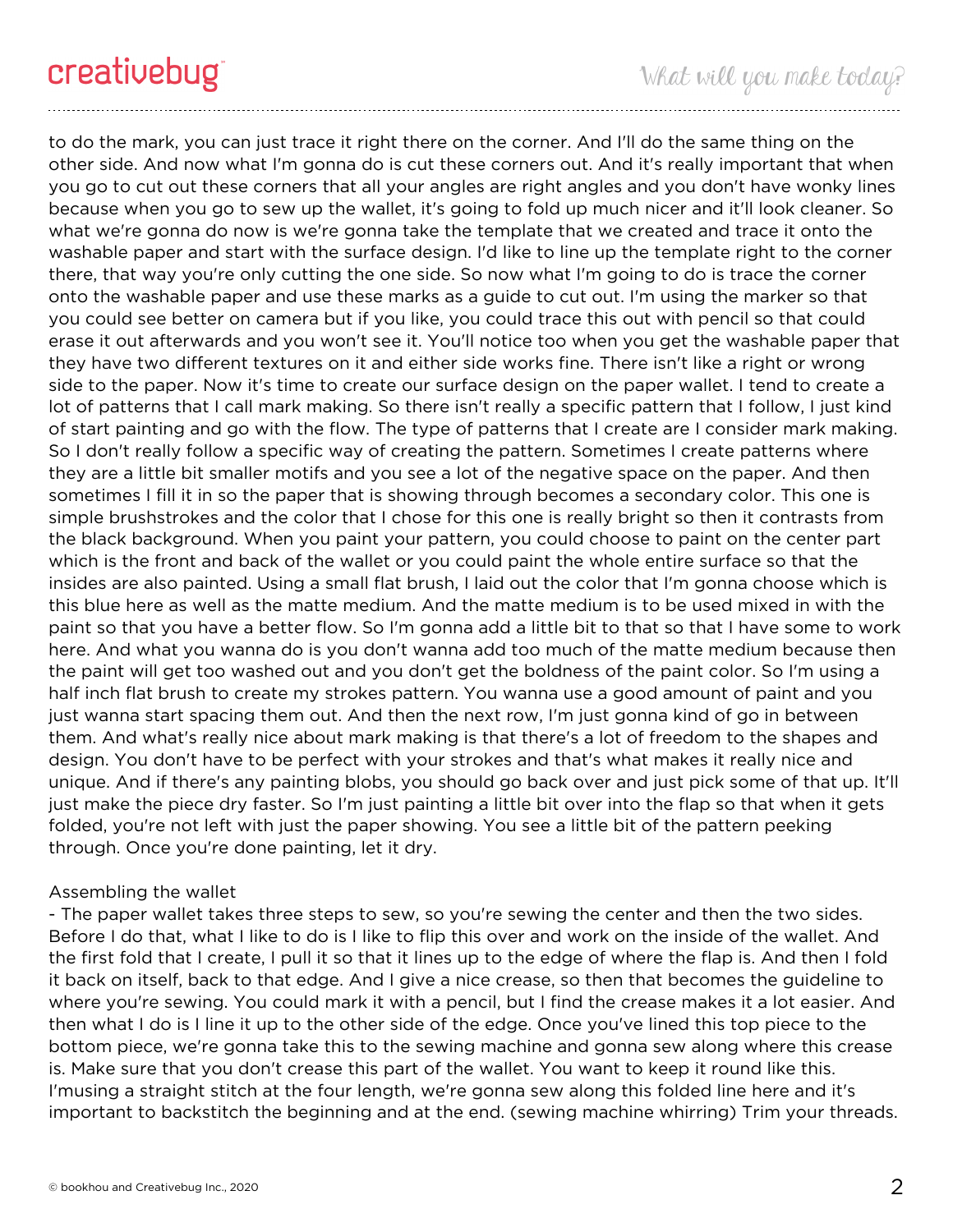Before you go to the next step of sewing, what you want to do is lay this flat. So you're going to push down on the area that you've sewn as well as on the edge of the wallet here. You just want to push it down. And once you have that flattened out, you're gonna bring this bottom edge here to this edge over here. Then you just want to push it down. And I find when you first have it, it is going to be a bit stiff, but as you use the wallet it's gonna soften up. We're gonna sew the left and right side of the wallet, so we have to pull this back. This paper wallet is very durable, so don't feel like you're going to wreck it when you fold it. So I fold this back like this. I fold this paper back so that I have access to this edge here, and I'm going to sew it a little bit bigger than a quarter inch seam. I marked the machine a little bit bigger than a quarter of an inch, and this machine here, the position of the needle is on the left-hand side. Make sure that you backstitch the beginning and at the end. (sewing machine whirring) So trim your threads, and then you're just gonna fold this back over. And there you have it, it creates this middle part of the pocket. Repeat those two steps on the other side, and then you'll have the edges sewn here and you can see how it's created these three pockets. When I make these at home, I create a whole bunch. I paint them all first and then I sew them. And next, I'm gonna show you how to attach the snaps.

## Adding a snap

- To finish the wallet, I'm gonna show you how to attach the snaps, but there's a few things that I wanna do first. Because the top part is the part that you get used the most, I like to reinforce it by folding it over about 1/2 an inch and placing glue on it. And I wanna do this process before I attach these snaps. So just use a small amount of glue. And once you put the glue on, what you wanna do is have it dry for a few minutes. So this is where the weight comes in. So you place the weight right on top of that fold and then just wait a few minutes for it to dry. The weight is good to hold down the paper, because if it's not fully dry, it's gonna pop up. Once the glue is dried and stuck on there, we're gonna attach the snaps. I just wanted to talk to you about the different snaps that are here. So these two parts here, they go together. And this is for the front part of the snaps, and then this part here goes for the bottom part of the snaps. So what you wanna do is you wanna find the center point. So you're gonna be attaching the snaps just below where the fold is here. Since it's 6 1/4. About 3 1/8 is around here, and that's about the center point. And you can see it's right in the center where the stitch line is here. And you would take the awl and just poke it and just create a hole. Depending on the size of your snaps, you might have to wiggle the awl around just to create a little bit of a bigger hole. Once that hole is created, you wanna fold the flap, and you wanna mark where the next hole is going to be. So there's the mark. And you just stick it in, and same thing. Just wiggle it around. So once you've created the hole, the snap has two parts. One has a post and one has a dome. So the post part is the one that you put on the inside of the wallet. So you wanna take the part that has the post and slip it into the back and then just push it through the hole. And you take the part that has the dome. And the dome part is the part that's facing towards you. And the part that has the indent is the part that you put against the post. This piece here is your snap setter. So you can see there's a part here that has a post and this part here that has an open part. That is the part that you put against that. And then you take your block of wood and you put that inside. And once you have that inside, you take the hammer, and then you just lightly hammer. (hammer clangs) And you can see that it's attached. So now I'm gonna rotate it for the other side. And there are two parts here for the snap. So this part here has a flat side, and then this part here has the open side. And this flat side is the part that you are going to put on the front of the wallet. So you just stick that onto the hole. And then you're gonna flip this over and you're going to put this on the wood. So